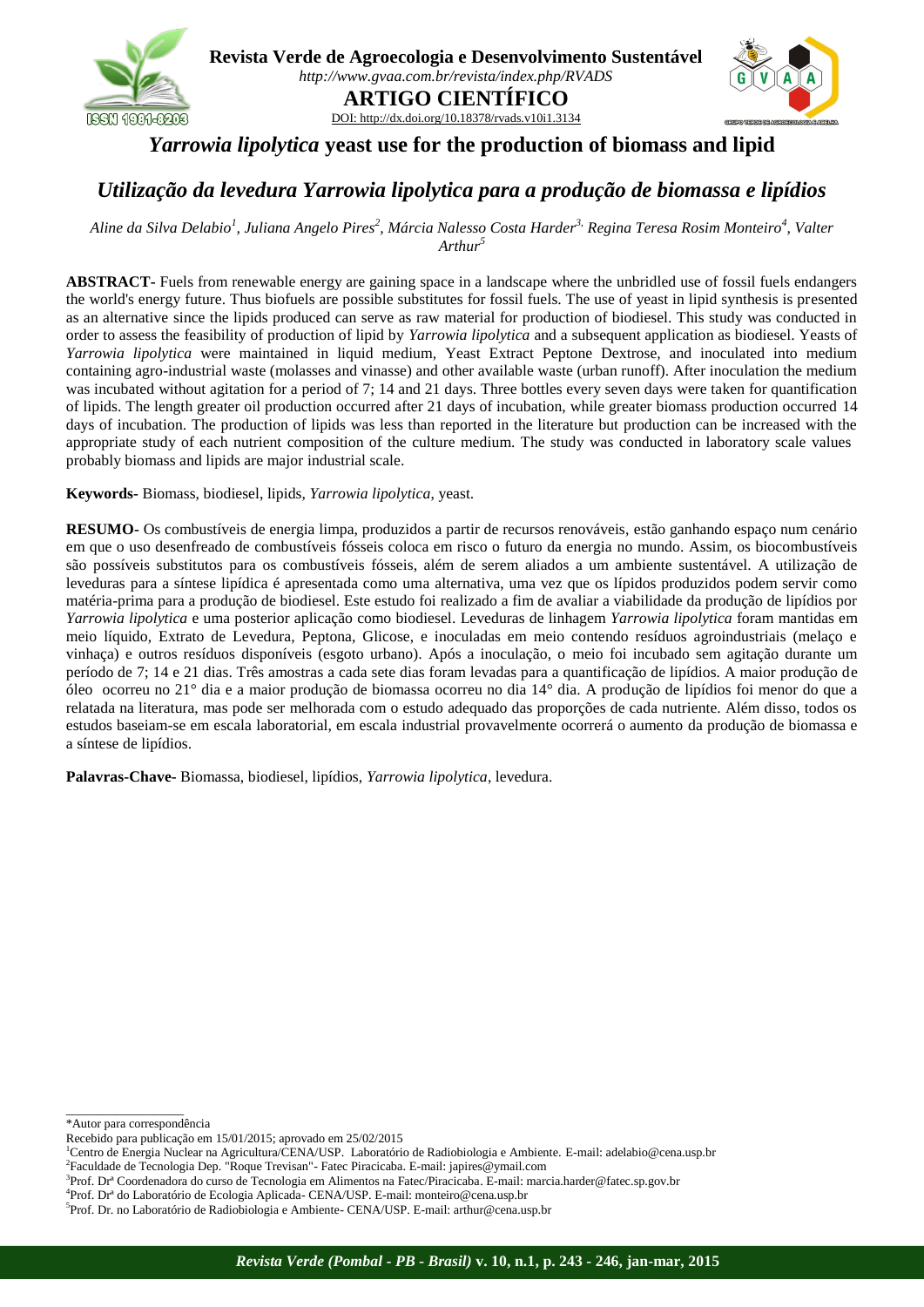## **INTRODUCTION**

The use of yeast is related to various sectors of the agricultural industry such as production of ethyl alcohol; beverage; bakery; food enrichment for humans and animals and pro biotics (VICTORELLI, 2008).

*Yarrowia lipolytica* is a yeast strictly aerobic and has the ability to generating products of great industrial interest, such as lipases, citric acid and proteins (AMARAL, 2007).

Currently the most important use of this yeast is lipase production because of the wide applicability of this product. Depending on their catalytic properties may be employed in the detergent industry; in the oil-processing industry; in pharmaceuticals; in paper and pulp industry; the production of biodiesel and industrial waste treatment (AMARAL, 2007).

For the production of lipids yeasts are grown in media to provide optimal conditions for their growth and development (LIMA e SATO, 2001).

For a candidate microorganism is favorable to commercial interests must present 20-25% of their biomass into lipids (RATLEDGE, 1996).

Yeasts capable of producing lipids normally accumulate little oil. The production of fatty material becomes significant when nutrient sources decreases especially when the nitrogen content reaches the threshold requirements. The carbon source is always required in large quantity (LIMA e SATO, 2001).

Upon the foregoing the present work aimed to evaluate the production of biomass and lipids by *Yarrowia lipolytica* from the agroindustry waste and other waste available and these lipids may in the future be converted into biodiesel.

### **MATERIALS AND METHODS**

#### **Microorganisms**

We used yeasts *Yarrowia lipolytica* donated by the Department of Biochemistry and Microbiology UNESP/Rio Claro Campus.

The cultures were maintained in liquid medium (the preservation medium) composed by  $g.L^{-1}$ : 10g yeast extract; 20g peptone; 20g glucose; dissolved in water. After adjusting the pH to 6.5; and then the medium was autoclaved at 121°C and 1 atm pressure for 20 min. Once a week the yeasts were renewed (BARNETT, PAYNE e YARROW, 1983).

#### **Preparation Method of Cultivation**

Were used for the preparation of the medium: sewage; sugarcane honey 4% and stillage 20ml of each solution in nine Erlenmeyer flasks.

Were mixed in a 2 liter becker: 200ml of sewage; 200ml of vinasse, 8ml of sugarcane honey + 192ml of distilled water (4% sugarcane honey). Adapted from CAZETTA e CELLIGOI (2005).

After the preparation has been done through adjusting the pH to 6.5 with 0.1N NaOH and/or 1N. After the adjustment, 60 ml of medium was distributed into Erlenmeyer flasks and autoclaved at 121 °C for 15 min.

#### **Growth Medium of Inoculum**

After autoclaving the bottles were placed in Erlenmeyer flasks flow chamber with uv light on for protection against pathogens. Then with the light off the yeast was inoculated and willing without agitation. The incubation period was 7; 14 and 21 days (CAZETTA e CELLIGOI, 2005).

### **Determination of Biomass**

To determine the dry mass were used three Erlenmeyer flasks for each period (replication) and these being placed in Falcon tubes for centrifugation and precipitation of the biomass. The biomass obtained was transferred to glass vials with screw cap and frozen at -18°C. The biomass obtained by centrifugation was measured gravimetrically after the lyophilization (VICTORELLI, 2008).

#### **Lyophilization**

The glass vials were frozen at -18°C and was driven without the cover to the lyophilizer which technique is used to sublimate the ice passing from solid to gas to maintain the yeast characteristics.

The biomass was calculated by difference in weight of glass bottles before and after lyophilization (VICTORELLI, 2008).

### **Determination of the lipid content**

The extraction of lipids was performed by AlgaGeo Company, located in São Paulo, SP, Brazil. The yield was calculated using the formula: oil mass x 100 / biomass (CARVALHO, 1994).

#### **RESULTS AND DISCUSSION**

The results calculated for the biomass before and after lyophilization, are shown in Tables 1 and 2.

Table 3 shows the values of the biomass obtained by the sample and the oil mass and yield.

The incubation period with greater biomass production occurred on day 14 and the period with higher lipid yields came on day 21 as shown Graphic 1.

| Weight of glass bottles before lyophilization |                     |                     |  |  |  |  |
|-----------------------------------------------|---------------------|---------------------|--|--|--|--|
| For the $7th$ day:                            | For the $14th$ day: | For the $21st$ day: |  |  |  |  |
| 13,4735                                       | 12,7317             | 12,9971             |  |  |  |  |
| 13,3828                                       | 13,3121             | 12,9566             |  |  |  |  |
| 13,4707                                       | 13,1174             | 13,4881             |  |  |  |  |
| 13.0061                                       | 13.3261             | 13,1338             |  |  |  |  |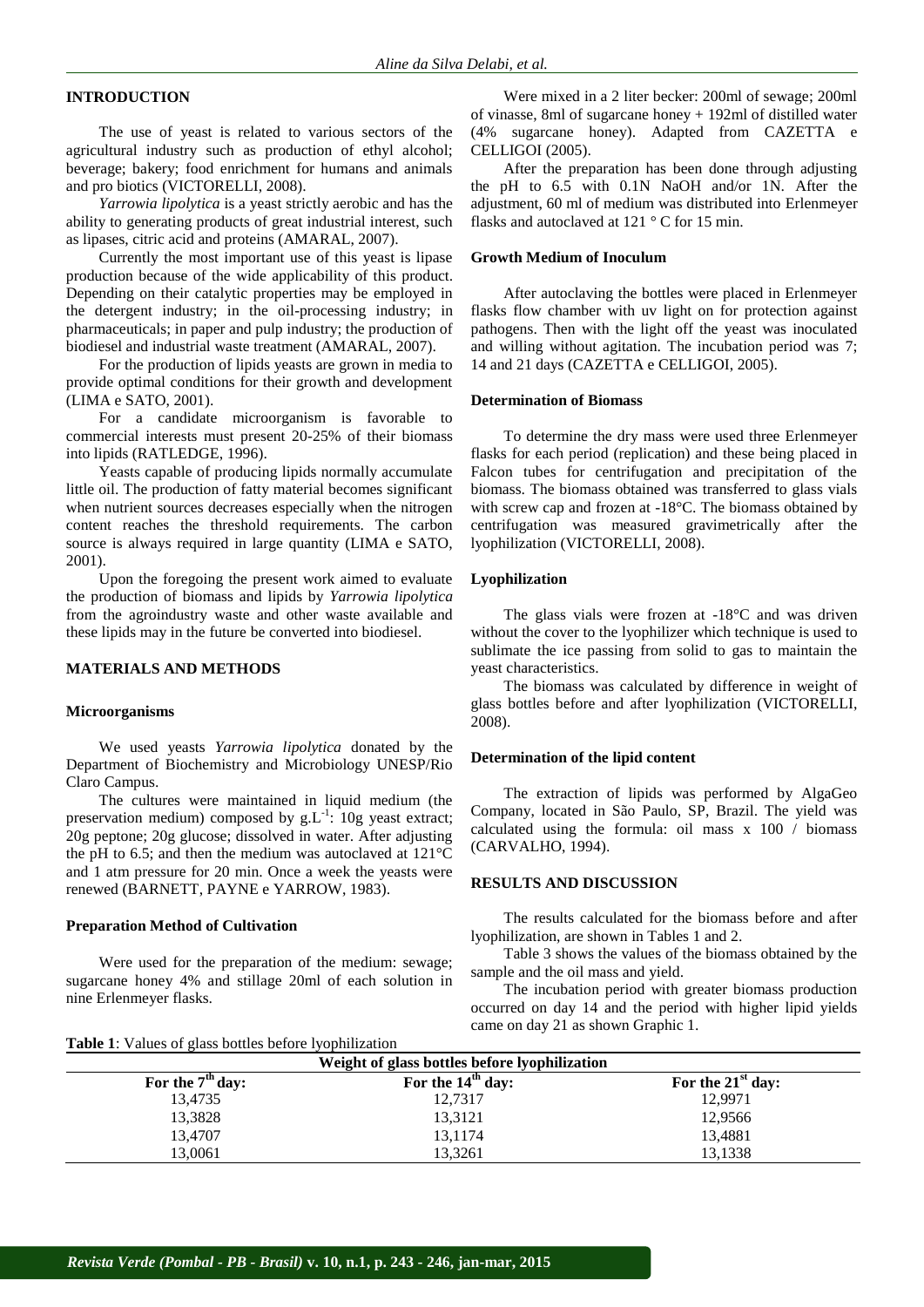| Weight of glass bottles after lyophilization: |                     |                     |  |  |  |  |
|-----------------------------------------------|---------------------|---------------------|--|--|--|--|
| For the $7th$ day:                            | For the $14th$ day: | For the $21st$ day: |  |  |  |  |
| 13,7884                                       | 12,9277             | 13,1260             |  |  |  |  |
| 13,5692                                       | 13,4798             | 13,1349             |  |  |  |  |
| 13,6902                                       | 13,4433             | 13,7104             |  |  |  |  |
| 13.1946                                       | 13,6060             | 13,3080             |  |  |  |  |

**Table 3**: Values of dry pasta, pasta and oil yield *Yarrowia lipolytica* grown in medium composed

| <b>Samples</b> | Incubation                                                                                 | Biomass $\left( \mathbf{gl}^{-1} \right)$ | Oil Mass $(gl-$               | Yield $(\% )$                   |
|----------------|--------------------------------------------------------------------------------------------|-------------------------------------------|-------------------------------|---------------------------------|
| 01             | $7^\circ$ Day                                                                              | $0.2273^{A*}$<br>$\pm 0.060$ **           | $0.0074^{A^*} \pm 0.002^{**}$ | $3.2759^{\rm B} \pm 0.219^{**}$ |
| 02             | $14^{\circ}$ Day                                                                           | $0.2423^{A*} \pm 0.073**$                 | $0.0080^{A*} \pm 0.001**$     | $3.4990^{B*} \pm 0.744**$       |
| 03             | $21^\circ$ Dav                                                                             | $0.1634^{A*} \pm 0.044**$                 | $0.0087^{A*} \pm 0.002**$     | $5.4345^{A*}$<br>$\pm$ 1,320**  |
|                | *Complete the came latter in column do not differ cignificantly at 50/ for the Tulcay toot |                                           |                               |                                 |

Sample of the same letter in column do not differ significantly at 5% for the Tukey test.

\*\*Mean values of triplicate samples ± standard deviation.

#### **Figura 1.** Relationship of yield for biomas



The lipid yield was lower than 20-25% showing that a level below that recommended by Ratledge (1996) to consider a lipolytic microorganism (Table 1), however lipids are the result of the secondary metabolism has the possibility of improves yield with studies that proper proportions of each nutrient. Another factor to be taken into account is that the medium is less than one half synthetic medium and values must be recalculated to known what is the cost-effective.

For the three incubation periods (7, 14, 21) there were no statistical differences in biomass and lipid extracted, however, as the percentage of total lipids, (result of lipid extracted divided by biomass and multiplied by 100) was statistical difference between the  $21<sup>th</sup>$  day (higher yield) than the incubation periods.

Furthermore this study was conducted in laboratory scale. On an industrial scale the results can be more significant since space and environmental conditions influence an increase in production and consequently a higher lipid yields.

## **CONCLUSION**

According to the theoretical research and developed the yeast *Yarrowia lipolytica* has the ability to lipid synthesis which may be improved with the appropriateness of the medium for yeast.

The study of the incubation period pointed out that it is possible to obtain a larger amount of oil even during periods with lower biomass production.

Regarding the medium composition, recall, residues that are inexpensive; easily available; which can be reused in the culture medium for the growth of yeasts.

To recognize the quality of lipids extracted from the yeast *Yarrowia lipolytica* is just made the oil acidityl. This alone will provide parameters that prove the efficiency of its conversion into biodiesel.

#### **REFERÊNCIAS BIBLIOGRÁFICAS**

- AMARAL, P. F. F. Production of Yarrowia lipolytica lipase in multiphase bioreactor. 2007, 220p. Thesis (Doctor of Science) – Federal University of Rio de Janeiro, 2007.
- BARNETT, J. A.; PAYNE, R.W.; YARROW, D. Yeasts: characteristics and identification. Cambridge University Press, 811p. 1983.
- CARVALHO, P. O. Production of gamma linolenic acid by a newly isolated strain of Mucor SP and study of fermentation conditions, 1994, p. Dissertation (Master in Food Sciences) Faculty of Food Engineering, UNICAMP, Campinas, 1994.
- CAZETTA, M.; CELLIGOI, M. Utilization of molasses and vinasse from cane sugar as a substrate for the production of biomass and lipid protein by yeasts and bacteria. London, v. 26, n. 2, p. 105-112, Jul. / Dec. 2005.